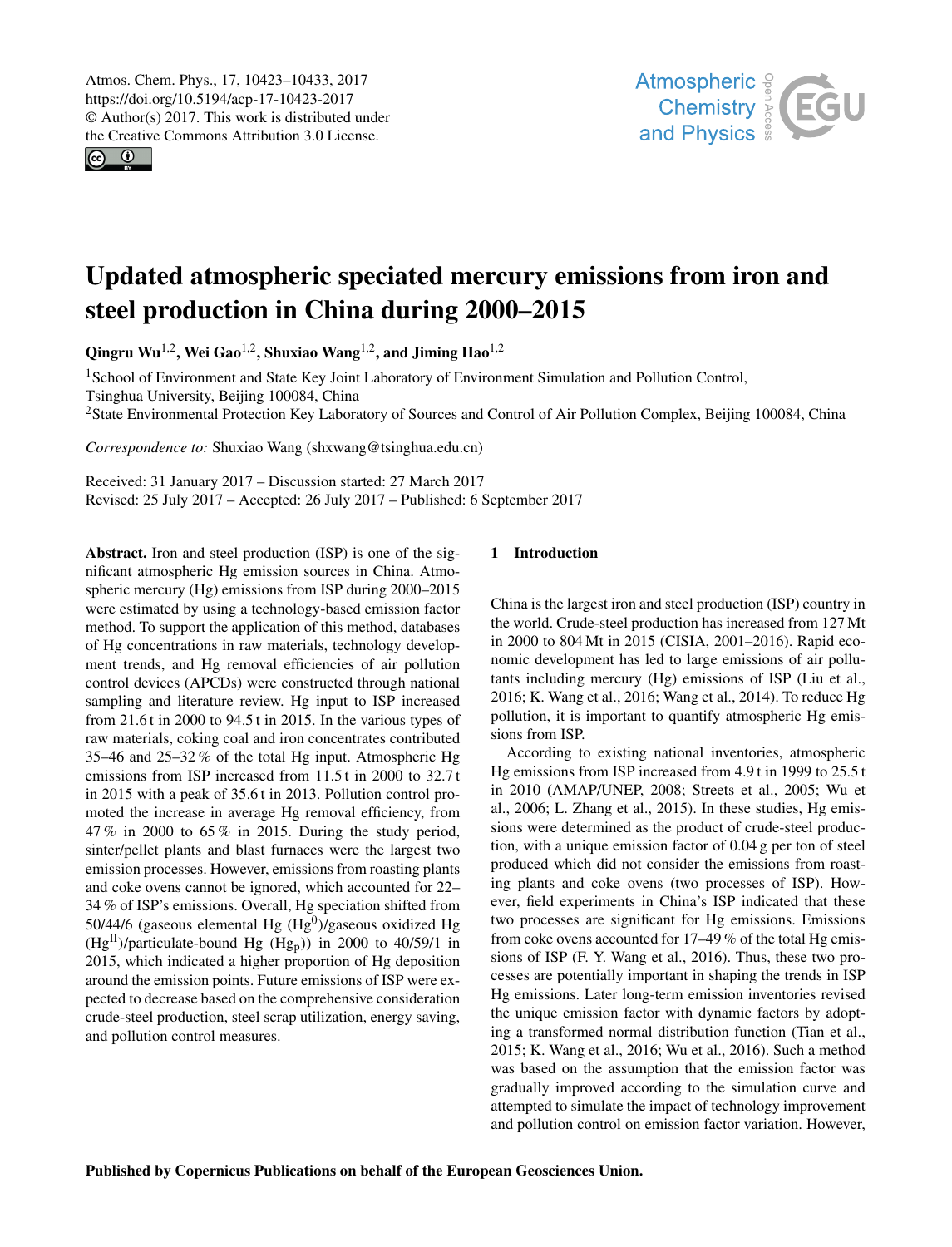the emission factors were not actually linked to technology and air pollution control devices (APCDs) directly. Thus, the simulated emission factors may be quite different from the actual situation during a certain period (e.g., 10 years) when technology and APCDs experienced dramatic change (Wu et al., 2016), especially against the background of the increasing requirements of environmental protection in China in the past decades (MEP, 2011; NEA, 2014; SC, 2013). A recent global Hg assessment report applied a technology-based emission factor method to estimate the emissions of global ISP, including China's (AMAP/UNEP, 2013). However, most of the parameters were from developed countries, which may impact the accuracy of emissions from developing countries such as China. In addition, emissions from roasting plants and arc steelmaking processes (using scrap to produce steel) were not calculated in the report.

The dominant parameters of a technology-based emission factor included Hg removal efficiencies of APCDs and Hg concentrations in raw materials (Wu et al., 2016, 2012; L. Zhang et al., 2015). As for Hg removal efficiencies of APCDs, we hypothesized that the use of data from recent field experiments on atmospheric Hg emission characteristics in China's ISP will provide a foundation for the technologybased emission factor model (Wu et al., 2016, 2012; L. Zhang et al., 2015). However, current studies cannot support the construction of Hg concentration databases for raw materials. Various raw materials were used in ISP, covering iron concentrates, iron block, alloy materials, steel scrap, coal, and additives (mainly limestone and dolomite). Field experiments in three of China's steel smelters indicated that the concentrations of iron concentrates were in the range of 23–66 ng g−<sup>1</sup> (F. Y. Wang et al., 2016; Y. H. Zhang et al., 2015). However, the Hg concentration data from limited samples may lead to large uncertainty in the national inventory. Many studies have reported Hg concentrations in coal (Swaine, 1992; Tian et al., 2010; USGS, 2004; Zhang et al., 2012). But the specific requirement of low-sulfide coal (less than 1.2 %) in ISP may lead to different Hg concentrations in the consumed coal (Tao and Wang, 1994) since low-sulfide coal was generally accompanied by low Hg (Zhang, 2012). Only a few studies have reported Hg concentrations in steel scrap and dolomite. Therefore, constructing Hg concentration databases of raw materials was the basis for applying a technology-based emission factor model for China's ISP.

In this study, a technology-based emission factor model was constructed to estimate atmospheric Hg emissions from China's ISP. To fulfill this aim, raw materials consumed in steel smelters have been sampled and Hg concentrations have been analyzed to construct the Hg concentration databases. Up-to-date Hg removal efficiencies from field experiments and the development trends in production technology and APCDs have been summarized to support the application of an emission factor model.

#### 2 Methodology

## 2.1 Technology-based emission factor model for ISP

Generally speaking, the ISP method includes the longprocess steelmaking method and the short-process steelmaking method. The long-process steelmaking method includes roasting plants, coke ovens, sinter/pellet plants, blast furnaces, and oxygen steelmaking (Fig. 1). The short-process steelmaking method produces crude steel mainly from steel scrap in the arc steelmaking process directly.

Thus, atmospheric Hg emissions from ISP by province can be calculated as follows.

$$
E_i(t) = E_{i,l}(t) + E_{i,s}(t)
$$
  
=  $E_{i,l,r}(t) + E_{i,l,c}(t) + E_{i,l,p}(t) + E_{i,l,b}(t) + E_{i,l,o}(t)$   
+  $E_{i,s,a}(t)$ , (1)

where  $E$  is atmospheric Hg emissions from ISP (in t); i is province;  $t$  refers to studied year; "l" and "s" refer to the long- and short-process steelmaking method; "r", "c", "p", "b", "o", and "a" refer to roasting plants, coke ovens, sinter/pellet plants, blast furnaces, oxygen steelmaking, and arc steelmaking, respectively.

For each process  $x$ , the technology-based emission factor and speciated Hg emissions can be calculated as follows.

$$
EF_{i,x,k}(t) = \sum_{j} C_{i,x,j} \times M_{i,x,j}(t) \times S_i(t)^{-1} \times \gamma_x
$$

$$
\times \sum_{m} \theta_m(t) \times \delta_{k,m} \times (1 - \eta_m) \times 1000^{-1}
$$
(2)

$$
E_{i,x,k}(t) = \text{EF}_{i,x,k}(t) \times S_i(t),
$$
\n(3)

where EF is emission factor  $(gt^{-1})$ ; x is the studied process;  $k$  is speciated Hg;  $j$  is the type of consumed raw material; C is Hg concentration in the consumed raw material (ng  $g^{-1}$ ; see Sect. 2.2.1); M is the consumption of raw material (Mt; see Sect. 2.2.2); S is the production of crude steel (Mt; see Sect. 2.2.2).  $\gamma$  is the Hg release rate, which means the percentage of Hg released to flue gas from raw material (%). Hg release rates were collected from field experiment studies (Table S1 in the Supplement). They were 98 % for roasting plants, 80 % for coke ovens, 85 % for sinter/pellet plants, 98 % for blast furnaces, 80 % for oxygen steelmaking furnaces, and 95 % for arc steelmaking furnaces. m refers to the type of APCD combination (see Sect. 2.2.3);  $\delta$  is the proportion of different Hg speciation (see Sect. 2.2.3; %);  $\theta$ is the application rate of different APCD combinations (see Sect. 2.2.3; %);  $\eta$  is Hg removal efficiency (see Sect. 2.2.3;  $\%$ ).

# 2.2 Parameters for model

#### 2.2.1 Hg concentrations in raw materials

For the long-process steelmaking method, the dominant raw materials includes iron concentrates, iron block, coal, lime-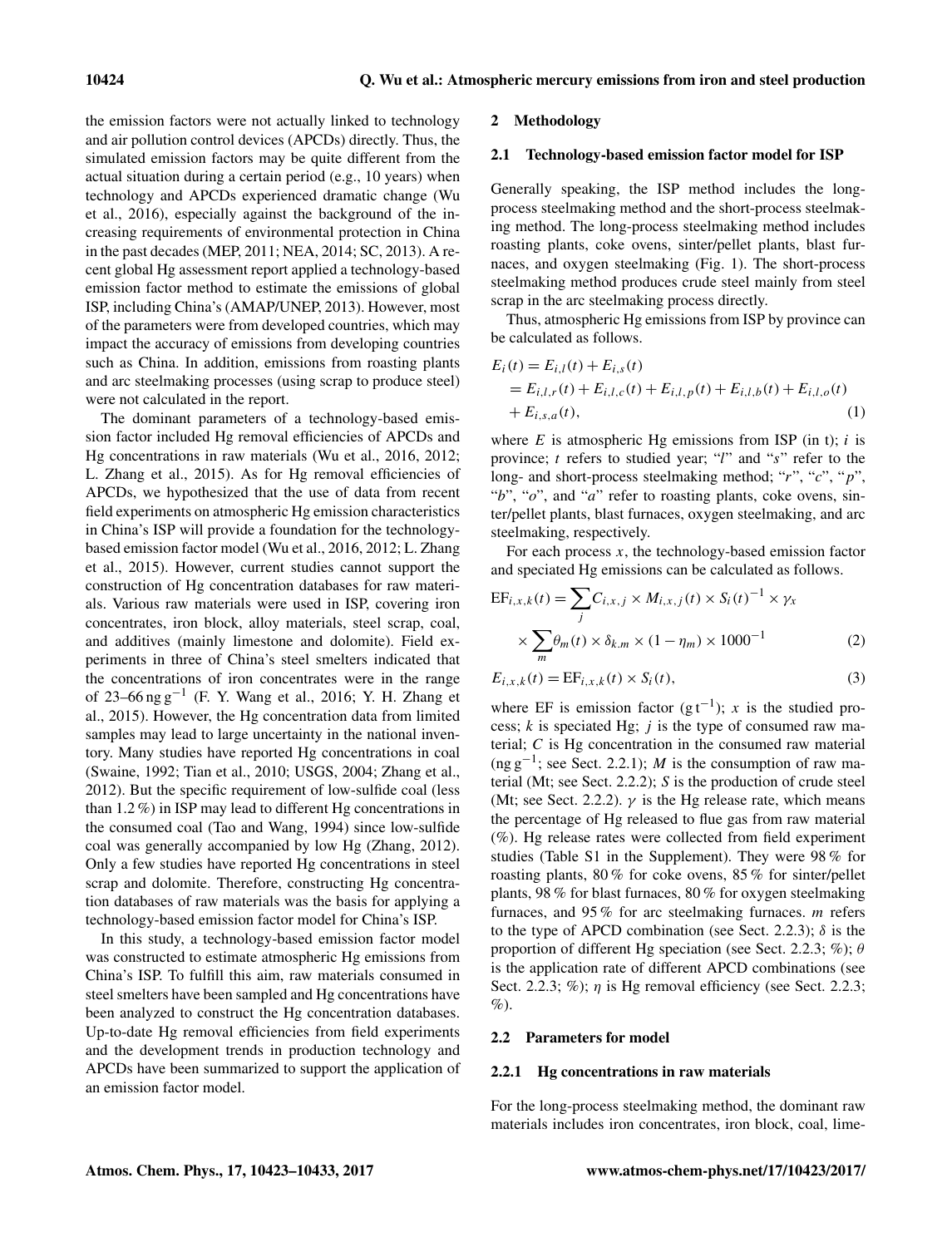

2. Mainly coke breeze. Some plants also use coal powder as fuel.

3. The flue gas after dust collectors are collected in gasometer before use.

Figure 1. Flow chart of ISP processes.

stone, dolomite, alloy, and steel scrap (Fig. 1). In the roasting plants, limestone and dolomite are roasted together or separately to make quicklime and caustic dolomite. In the coke ovens, washed coal is used to produce coke. In the sinter/pellet plants, iron-containing materials (mainly iron concentrates), quicklime, caustic dolomite, and produced coke (mainly coke breeze) are mixed to produce sintered/pellet blocks, which are used as raw materials with coal and produced coke in the blast furnace. The produced pig iron from blast furnaces and additional scraps are used to produce steel in the oxygen steelmaking processes. For the short-process steelmaking method, the arc steelmaking process is applied to produce steel by mainly using scraps as raw materials. In each process, Hg input due to the use of intermediated products (e.g., quicklime, caustic dolomite, and coke) was calculated by using the mass balance method (Wu et al., 2012).

National sampling and Hg concentration analysis were conducted to construct the Hg concentration databases for the consumed raw materials. The sampling, preparation, and analysis methods were described in detail in our previous studies (Wu et al., 2012; Zhang et al., 2012). Lumex 915M + pyro attachment (with a detection limit of  $0.5 \text{ ng g}^{-1}$ ) was applied to analyze Hg concentration by using the U.S. EPA method 7473 (US EPA, 1998). The number of samples and the Hg concentrations in dominant raw materials by province is shown in Table 1. National Hg concentrations (median value) in the consumed iron ores were 20  $(0.6-387)$  ng g<sup>-1</sup>, which was lower than the median value of 30 (0.6–600) ng  $g^{-1}$  used in the global assessment report (AMAP/UNEP, 2013). Overall, Hg concentrations in the consumed coking coal  $(82 \text{ ng g}^{-1})$  and pulverized coal injection (PCI) coal (73 ng  $g^{-1}$ ) were lower than the 170 (8–  $2248$ ) ng g<sup>-1</sup> (Zhang, 2012) used in China's coal combustion sectors but higher than the 55 (50–60) ng  $g^{-1}$  of global assessment report. Hg concentrations in the limestone were 18 (0.9–2753) ng g−<sup>1</sup> . Although the median value was lower than value of 30 (20–50) ng  $g^{-1}$  applied in the global assessment report, the variation range was much wider according to our analysis. Hg concentrations (median value) in the dolomite and iron block were 9 and 19 ng  $g^{-1}$ . In the oxygen and arc steelmaking processes, the main iron-containing materials were steel scrap, alloy scrap, and pig iron. Hg concentrations (median value) in steel scrap and alloy scrap were 48 and 2 ng g−<sup>1</sup> , while the concentrations in pig iron were less than the detection limit. For provinces with at least 15 samples, the distribution characteristics of Hg concentrations of the samples were generated by using the batch fit function of Crystalball software. Otherwise, Hg concentrations were assumed to fit a normal distribution.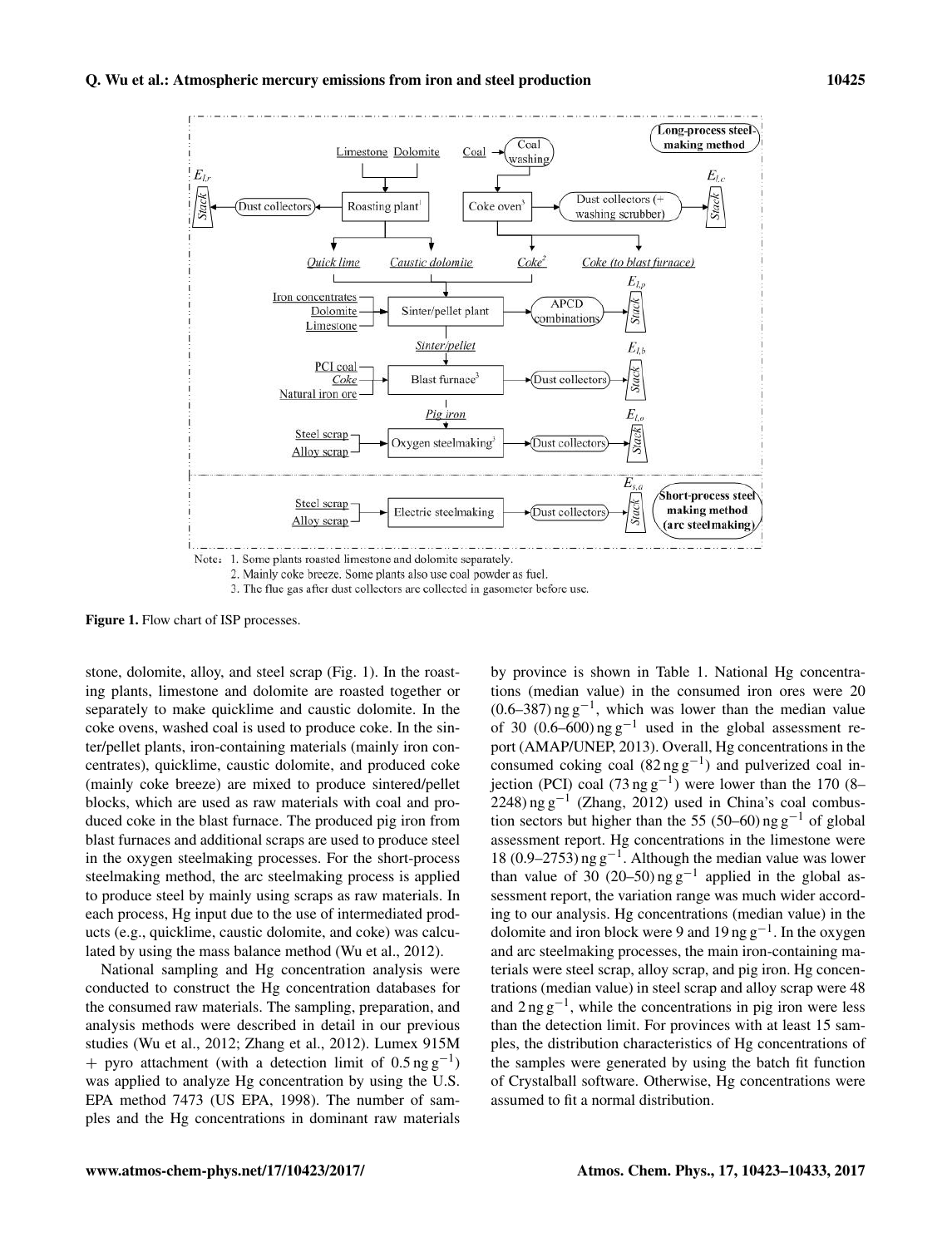| Province*       |                                                     | Iron ore                       |                                         |                 |                                                                                            | Limestone                                                   |                                                                                                                                                                                      |                                           |                                      | Dolomite                         |                 |     |                  | Coking coal    |                 |                                                   |                                        | PCI coal                                       |                                                                                                                                                                     |
|-----------------|-----------------------------------------------------|--------------------------------|-----------------------------------------|-----------------|--------------------------------------------------------------------------------------------|-------------------------------------------------------------|--------------------------------------------------------------------------------------------------------------------------------------------------------------------------------------|-------------------------------------------|--------------------------------------|----------------------------------|-----------------|-----|------------------|----------------|-----------------|---------------------------------------------------|----------------------------------------|------------------------------------------------|---------------------------------------------------------------------------------------------------------------------------------------------------------------------|
|                 | AN <sup>2</sup>                                     | NV <sub>2</sub>                | SD <sup>2</sup>                         | NS <sub>2</sub> |                                                                                            | <b>XIV</b>                                                  |                                                                                                                                                                                      | SN                                        |                                      | <b>XIV</b>                       | GS              | SN  | Ř                | XIV            | SD              | $_{\rm SS}$                                       |                                        | XIV                                            |                                                                                                                                                                     |
|                 | $\begin{array}{c} \cdot \\ \log g^{-1} \end{array}$ | $n_{\rm g}$ ${\rm g}^{-1}$     | $n_g g^{-1}$                            |                 | $\begin{array}{c} \Lambda \mathbf{M} \\ \mathbf{n} \mathbf{g} \mathbf{g}^{-1} \end{array}$ | $nggg^{-1}$                                                 | $\begin{array}{c} \displaystyle \mathop{\mathbf{SD}}_{\mathbf{2}} \\ \displaystyle \mathop{\mathbf{SD}}_{\mathbf{2}} \\ \displaystyle \mathop{\mathbf{SD}}_{\mathbf{2}} \end{array}$ |                                           | $\frac{\text{AM}}{\text{ng g}^{-1}}$ | $n_g g^{-1}$                     | $n g \, g^{-1}$ |     | $n_g g^{-1}$     | $n_g g^{-1}$   | $n g \, g^{-1}$ |                                                   | $\frac{\text{AM}}{\log \text{g}^{-1}}$ | $n_g g^{-1}$                                   | $\begin{array}{c} \displaystyle \sup_{\mathbb{B}^{\mathbb{S}}_{\mathbb{B}}}\mathbb{S}^{-1} \\ \displaystyle \sup_{\mathbb{B}^{\mathbb{S}}_{\mathbb{B}}}\end{array}$ |
| Tianjin         |                                                     |                                |                                         |                 |                                                                                            |                                                             |                                                                                                                                                                                      |                                           |                                      | S                                | N               |     |                  |                |                 |                                                   |                                        |                                                |                                                                                                                                                                     |
| Hebei           | $\frac{4}{5}$ $\frac{0}{5}$ $\frac{0}{4}$           | 47444                          | $\frac{438}{20}$                        | 3504            | $^{32}_{4}$ $^{36}_{8}$ $^{36}_{8}$ $^{11}_{11}$                                           | $-1.588172$                                                 | $\mathfrak{S}$                                                                                                                                                                       | $-20 - 257 - 4$                           | $\frac{1}{2}$                        | $^{\circ}$                       |                 | 4 N |                  |                |                 |                                                   | $55\frac{1}{4}$                        | $888\overline{8}$                              | 25500                                                                                                                                                               |
| <b>Shanxi</b>   |                                                     |                                |                                         |                 |                                                                                            |                                                             |                                                                                                                                                                                      |                                           |                                      |                                  |                 |     |                  |                |                 |                                                   |                                        |                                                |                                                                                                                                                                     |
| Shanghai        |                                                     |                                |                                         |                 |                                                                                            |                                                             |                                                                                                                                                                                      |                                           | $\mathcal{S}$                        | 39                               | M               | N   | <b>725</b>       | $\frac{8}{12}$ | 321             | $\frac{11}{23}$                                   |                                        |                                                |                                                                                                                                                                     |
| iangsu          |                                                     |                                |                                         |                 |                                                                                            |                                                             |                                                                                                                                                                                      |                                           |                                      |                                  |                 |     |                  |                |                 |                                                   |                                        |                                                |                                                                                                                                                                     |
| <b>Zhejiang</b> |                                                     |                                |                                         |                 |                                                                                            |                                                             | $\begin{array}{c}\n\Box \omega \\ \Box \omega \omega\n\end{array}$                                                                                                                   |                                           |                                      |                                  |                 |     |                  | အ စေအခ်အ       |                 |                                                   |                                        |                                                |                                                                                                                                                                     |
| Anhui           |                                                     |                                |                                         |                 |                                                                                            |                                                             |                                                                                                                                                                                      |                                           |                                      |                                  |                 |     |                  |                |                 |                                                   |                                        |                                                |                                                                                                                                                                     |
| Fujian          |                                                     |                                |                                         |                 |                                                                                            |                                                             |                                                                                                                                                                                      |                                           |                                      |                                  |                 |     |                  |                |                 |                                                   |                                        |                                                |                                                                                                                                                                     |
| iangxi          |                                                     |                                |                                         |                 |                                                                                            |                                                             |                                                                                                                                                                                      |                                           | 2500                                 | $35$ $\infty$ $\infty$ $\approx$ |                 | こくし | ននិទី ដ          |                | $3292$          | $\propto \overline{\omega}$ 4 $\overline{\omega}$ | <b>985</b><br>255                      | $\begin{array}{c} 22 \\ 29 \\ 198 \end{array}$ | 8.75                                                                                                                                                                |
| handong         | 13.28                                               | 374884                         | 712853                                  | 17.58           |                                                                                            |                                                             |                                                                                                                                                                                      |                                           |                                      |                                  |                 |     |                  |                |                 |                                                   |                                        |                                                |                                                                                                                                                                     |
| Ienan           |                                                     |                                |                                         |                 |                                                                                            |                                                             |                                                                                                                                                                                      |                                           |                                      |                                  |                 |     |                  |                | 54              | 39                                                |                                        |                                                |                                                                                                                                                                     |
| <b>Iubei</b>    |                                                     |                                |                                         |                 |                                                                                            |                                                             |                                                                                                                                                                                      |                                           |                                      |                                  |                 |     | 92               |                |                 |                                                   | $\overline{31}$                        | 116                                            | $\mathfrak{g}$                                                                                                                                                      |
| uran            | 33                                                  | $\overline{6}$                 | 34                                      | 77              |                                                                                            |                                                             |                                                                                                                                                                                      |                                           | $\omega$                             | ω                                |                 | N   |                  |                |                 |                                                   |                                        |                                                |                                                                                                                                                                     |
| Juangdong       |                                                     |                                |                                         |                 | $\frac{8}{25}$ $\frac{1}{25}$ $\frac{4}{8}$ $\approx$                                      | $\frac{15}{2}$ $\frac{12}{4}$ $\frac{24}{4}$ $\frac{44}{8}$ | $\frac{\mathbb{S}}{\mathbb{S}}$ $\frac{\mathbb{S}}{\mathbb{S}}$ $\frac{\mathbb{S}}{\mathbb{S}}$ $\frac{\mathbb{S}}{\mathbb{S}}$                                                      | $\overline{w}$ $\circ$ 4 $\overline{w}$ 4 |                                      |                                  |                 |     |                  |                |                 |                                                   |                                        |                                                |                                                                                                                                                                     |
| hangxi          |                                                     |                                |                                         |                 |                                                                                            |                                                             |                                                                                                                                                                                      |                                           |                                      |                                  |                 |     | $\frac{210}{85}$ | $\frac{8}{2}$  | $\frac{11}{48}$ | $27\,$ $20\,$                                     | 96                                     | 98                                             | $30\,$                                                                                                                                                              |
| hongqing        |                                                     |                                |                                         |                 |                                                                                            |                                                             |                                                                                                                                                                                      |                                           |                                      |                                  |                 |     |                  |                |                 |                                                   |                                        |                                                |                                                                                                                                                                     |
| ichuan          | 37                                                  | $\overline{a}$                 | $^{44}$                                 | $\overline{ }$  |                                                                                            |                                                             |                                                                                                                                                                                      |                                           |                                      |                                  |                 |     |                  |                |                 |                                                   |                                        |                                                |                                                                                                                                                                     |
| norizhou        |                                                     |                                |                                         |                 | $-772$                                                                                     | $\frac{55}{20}$                                             |                                                                                                                                                                                      | $\overline{536}$ -                        |                                      |                                  |                 |     |                  |                |                 |                                                   |                                        |                                                |                                                                                                                                                                     |
| (unnan          |                                                     |                                |                                         |                 |                                                                                            |                                                             |                                                                                                                                                                                      |                                           |                                      |                                  |                 |     |                  |                |                 |                                                   |                                        |                                                |                                                                                                                                                                     |
| nsuer           | $\frac{2}{3}$ $\frac{3}{3}$                         | $5\overline{c}$ $\overline{c}$ | $\frac{4}{4}$ $\approx$ 4 $\frac{4}{8}$ | 87400           |                                                                                            |                                                             |                                                                                                                                                                                      |                                           |                                      |                                  |                 |     | 28852            | 27488          | $-2488$         | 8<br>28<br>28                                     | 88248                                  | 2288                                           | 222                                                                                                                                                                 |
| Xinjiang        |                                                     |                                |                                         |                 |                                                                                            |                                                             |                                                                                                                                                                                      |                                           |                                      |                                  |                 |     |                  |                |                 |                                                   |                                        |                                                |                                                                                                                                                                     |
|                 |                                                     |                                |                                         |                 | 133                                                                                        | ವ                                                           | 402                                                                                                                                                                                  | 204                                       | $\overline{4}$                       | $\circ$                          | 12              | 25  |                  |                |                 |                                                   |                                        |                                                |                                                                                                                                                                     |

Provinces without data are not listed in this table;  $\sim$ AM: average mean; MV: median value; SD: standard deviation; NS: number of samples.

–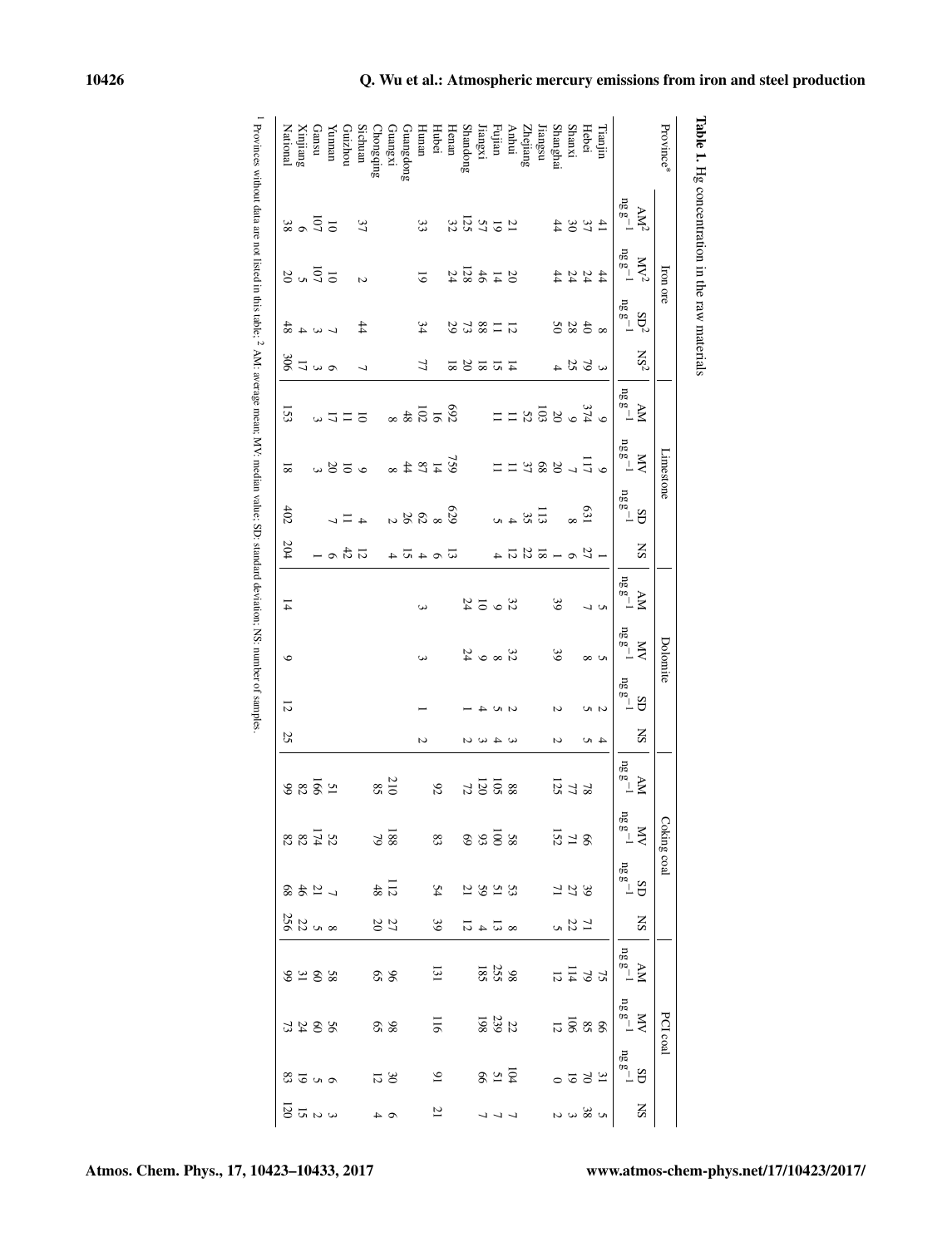Provincial consumption of raw materials in 2015 is shown in Table S2. National limestone consumption was converted from quicklime consumption (Ma, 2011) by using the factor of 1.95 t of limestone to produce 1 t of quicklime (CISIA, 2001–2016) (Table S3). National dolomite consumption was derived from China steel statistics report (Ma, 1995) according to the production trends in crude steel. Limestone and dolomite can be consumed in the roasting and sinter/pellet plants. In the sinter/pellet plants, additive (including limestone and dolomite) consumption was approximately 153.9 kg per ton of sinter produced or 10.5 kg per ton of pellet produced (CISIA, 2001–2016). We assumed that 88 % of the additives were limestone and 12 % were dolomite according to field experiments (F. Y. Wang et al., 2016). The remaining limestone and dolomite were consumed in the roasting plants. Provincial consumption of limestone and dolomite was distributed according to the proportion of provincial pig iron production in national production (Table S2). Provincial pig iron production was collected directly from yearbooks (CISIA, 2001–2016).

Provincial coking coal consumption was converted from provincial coke consumption (CISIA, 2001–2016). Generally, there were two main types of coke production methods, including the machining coke production method and indigenous coke production methods. Coal consumption was 1.35 t to produce 1 t of machining coke or 1.65 t to produce 1 t of indigenous coke (UNEP, 2013; Wang, 1991). The produced coke was used as raw material in both sinter/pellet plants and blast furnaces. Provincial coke consumption in blast furnaces was converted according to a coke ratio of 363–388 kg of coke per ton of pig iron produced (CISIA, 2001–2016). The remaining coke was assumed to be consumed in sinter/pellet plants.

National iron concentrate consumption was converted from sinter/pellet production. Approximately 0.91–0.92 and 0.96–0.97 t of iron concentrates were needed to produce 1 t of sinter and 1 t of pellet, respectively (CISIA, 2001–2016). National sinter and pellet production was obtained directly from yearbooks (CISIA, 2001–2016), and provincial data were converted according to provincial pig iron production.

National PCI coal consumption in blast furnaces was collected from the national energy statistical yearbook (NESA, 2001–2016), and the provincial data were converted according to provincial pig iron production. The iron block consumption in blast furnaces was converted from pig iron production by using the factor of 156 kg of iron block per ton of pig iron produced (CISIA, 2001–2016).

The steel scrap was consumed in both the oxygen and arc steelmaking process. The consumption of steel scrap in the oxygen and arc steelmaking process was approximately 59.4 and 361.9 kg per ton of crude steel produced. Alloy consumption per ton of crude steel was 16–17 kg in the oxygen steelmaking process and 140–156 kg in the arc oxygen making process. The oxygen and arc steel production was collected directly from yearbooks (CISIA, 2001–2016). Based on these ratios, provincial steel scrap and alloy consumption was converted from provincial crude-steel production.

# 2.2.3 Application rate, Hg removal efficiency, and Hg speciation

In the roasting plants, blast furnaces, and steelmaking process, dust collectors such as a venturi, cyclone (CYC), wet scrubber (WS), electrostatic precipitator (ESP), and fabric filter (FF) are used for flue gas dedusting. In the coke oven process, washed coal is consumed and the flue gas was cleaned with dust collectors or with additional washing scrubbers. Flue gas from sinter/pellet plants was generally cleaned with dust collectors. Additional flue gas desulfurization (FGD) towers have been gradually applied since 2010. It should be noted that, after the use of dust collectors, the flue gas was generally collected as coal gas in a gasometer. However, rare APCDs are applied during the coal gas usage process. Thus, we assumed that all Hg in the coal gas was emitted to air. The application rates of different APCD combinations during 2005–2010 were collected, grouped by process, from previous studies (Wang et al., 2014; Zhao et al., 2013). The data of 2000–2004 and 2011–2015 were mainly derived from yearbooks (CISIA, 2001–2016; NBS, 2001–2016) (Table S4). Hg removal efficiencies and speciation profiles of APCDs (Table S4) were collected from field experiments and the literature on emission studies (Gao, 2016; F. Y. Wang et al., 2016; Y. H. Zhang et al., 2015). The distribution characteristics of Hg removal efficiencies were assumed to fit normal distribution characteristics.

#### 2.3 Uncertainty analysis

A Monte Carlo simulation was introduced to estimate the uncertainty in emissions. A detailed description of the simulation processes has been reported in our previous studies (Hui et al., 2016; Wu et al., 2016; L. Zhang et al., 2015). In this study, the (P50-P10)/P50 and (P90-P50)/P50 values were still regarded as the lower and upper limits of uncertainties an 80 % confidence degree, where P10, P50, and P90 meant that the probabilities of actual results lower than the corresponding values were 10, 50, and 90 %, respectively.

## 3 Results and discussion

## 3.1 Hg input trends

Hg input to ISP increased from 21.6 t in 2000 to 94.5 t in 2015 (Fig. 2). The peak in Hg input was in 2014 when crudesteel production reached its highest value (Table S3). During 2000–2014, the average annual growth rate (AAGR) of Hg input was 11 %, while Hg input reduced by 3 % from 2014 to 2015. In the various types of raw materials, coking coal and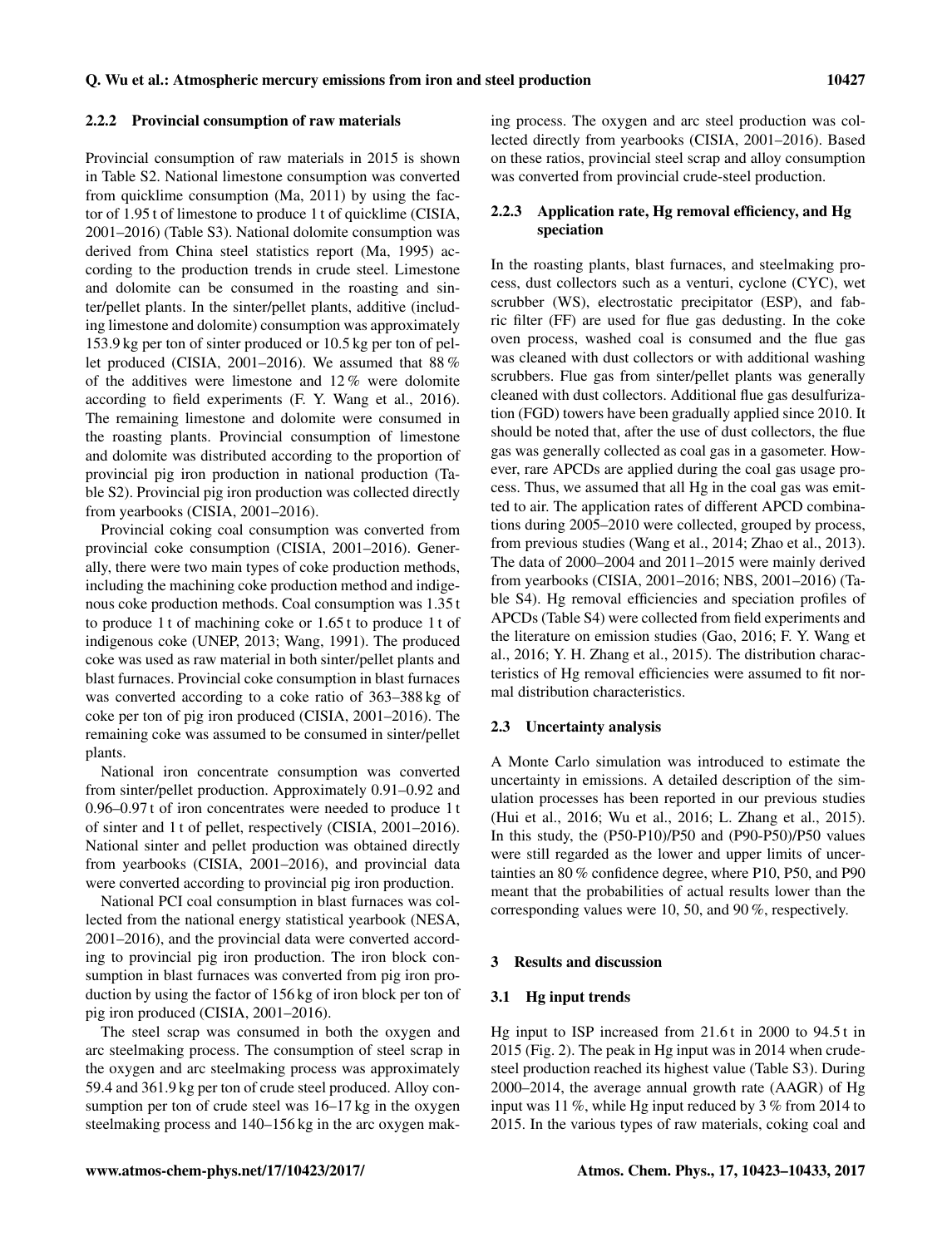

Figure 2. Hg input trends by material.

iron concentrates contributed the largest amount of Hg input, accounting for 35–46 and 25–32 % of the total, respectively. Hg input due to the use of coking coal increased from 9.9 t in 2000 to 33.5 t in 2015. Hg input with iron concentrates increased at an AAGR of 12 % from 2000 and reached 29.2 t in 2015. The PCI coal brought approximately 6–9 % of Hg to ISP. Hg in the additives (including limestone and dolomite) contributed 12–18 % of total Hg input. Hg in iron blocks was in the range of 0.6–3.6 t. Hg input due to the use of steel scrap and alloy was 4.1 t in 2015, accounting for 4 % of the national total. However, steel scrap and alloy contributed 7 % of total crude-steel production in 2015 (CISIA, 2011–2016).

#### 3.2 Hg emission trends

## 3.2.1 Hg emission trends by process

Atmospheric Hg emissions from ISP increased from 11.5 t in 2000 to 32.7 t in 2015 (Fig. 3). The peak in emissions was in 2013 when the emissions reached 35.6 t. In 2015, emissions from the long-process steelmaking method and shortprocess steelmaking were 32.2 and 0.5 t, accounting for 98.3 and 1.7 % of the national total, respectively. Thus, emissions from long-process steelmaking were still the dominant emission process of China's ISP. Among the processes, emissions from sinter/pellet plants accounted for 42–49 % of the annual total. Their emissions increased from 4.8 t in 2000 at an AAGR of 10.1 % and reached 15.9 t in 2015. Blast furnaces were also significant Hg emitters. Their emissions increased from 1.9 t in 2000 to 7.9 t in 2015 at an AAGR of 10.0 %. The AAGR for roasting plants and coke ovens was 8.3 and 1.2 %. In 2015, emissions from both roasting plants and coke ovens were 7.0 t.

The slower AAGR of Hg emissions (7.2 %) than of crudesteel production (13 %) reflected the impact on Hg emission reduction due to energy saving and environmental protection in ISP. On one hand, Hg input to produce unitary crude steel



Figure 3. Hg emission trends by process and Hg removal efficiency.

decreased from 0.17 to  $0.12 \text{ g t}^{-1}$ , which was mainly the result of the improvement of coke production efficiency and energy utilization efficiency of sinter/pellet plants and blast furnaces. Since 2004, the indigenous coke production method with high coal consumption has been gradually replaced by the machine coke production method. The coke ratio in sinter/pellet plants has been reduced from approximately 388 kg per ton of pig iron produced in 2000 to 363 kg t−<sup>1</sup> in 2015 (CISIA, 2001–2016). On the other hand, the improvement of APCDs increased the overall Hg removal efficiency from 47 % in 2000 to 65 % in 2015 (Fig. 3). APCDs for coke ovens have shown the largest Hg removal efficiencies (64– 87 %), while pollution control in sinter/pellet plants contributed most to the rapid Hg reduction speed during 2000– 2015. The replacement of CYC and WS with ESP and FF in sinter/pellet plants improved Hg removal efficiency from 21 % in 2000 to 44 % in 2010. The application of FGD in addition to dust collectors was the main driver of Hg reduction in the sinter/pellet process during 2011–2015. Hg removal efficiency in sinter/pellet plants was 53 % in 2015.

#### 3.2.2 Hg emission trends by province

Provincial Hg emissions in 2000, 2005, 2010, and 2015 are shown in Table 2. In 2000, Shanxi, Shanghai, Henan, Hebei, and Shandong were the top five largest emitters with emissions larger than 1 t. Emissions from these five provinces contributed 58 % of national Hg emissions. Following these five provinces were Liaoning, Beijing, Gansu, Jiangsu, and Jiangxi. The summation of the emissions from all of the above 10 provinces resulted in 9.0 t, accounting for 78 % of national emissions in 2000. At the provincial level, we noted significant differences in Hg emission trends during the past 16 years. The AAGR of provincial Hg emissions varied from −40 to 26 %. A negative AAGR existed in Beijing and Shanghai provinces, the two most economically developed regions in China. Hg abatement in these two re-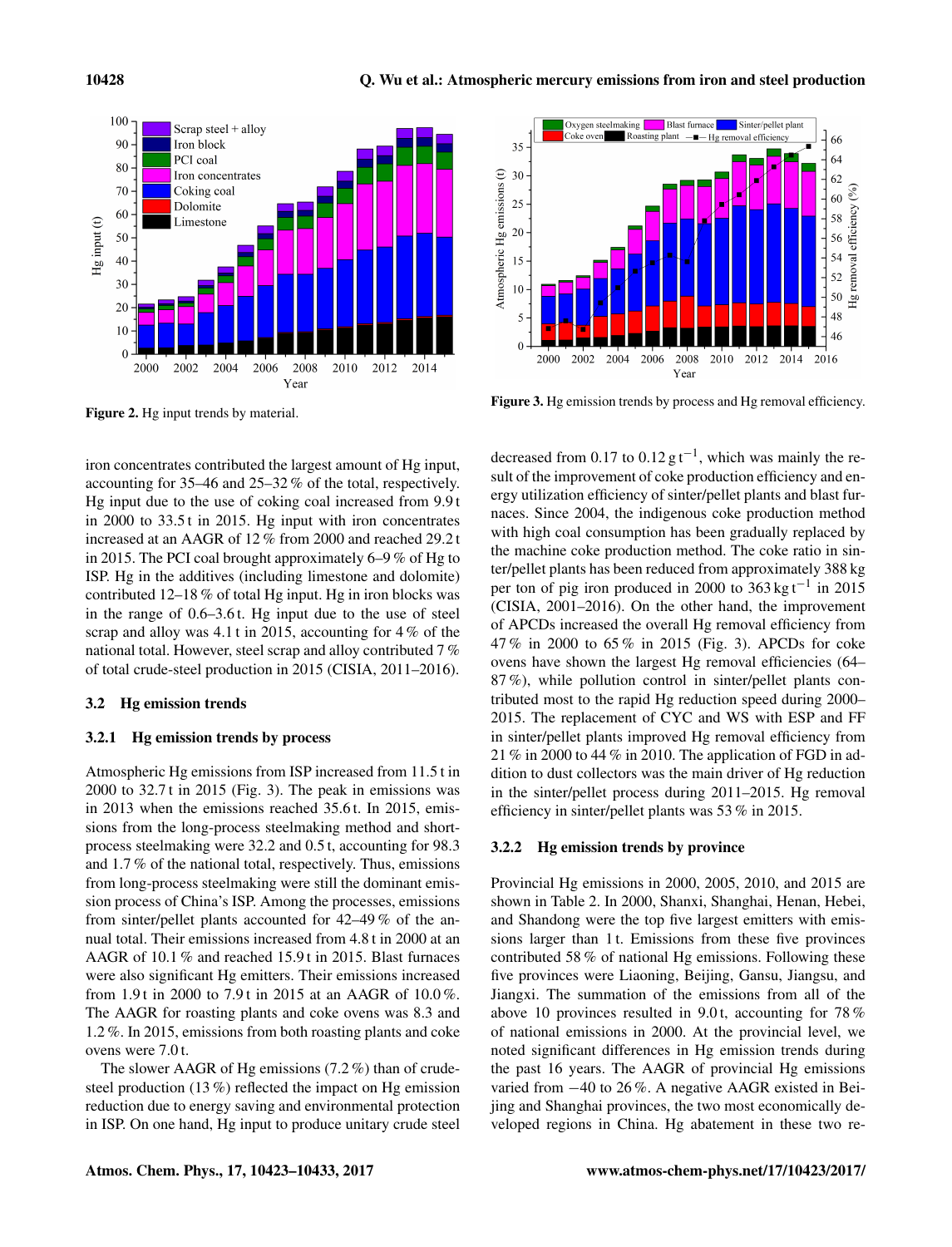<sup>∗</sup> Provinces without data are not listed in this table.

gions was mainly caused by the reduction in crude-steel production, which was transferred to nearby provinces such as Hebei, Zhejiang, Jiangsu, and Shandong. Thus, Hg emissions in these nearby provinces all presented high AAGRs of more than 10 %. In 2015, the largest five Hg emission provinces changed to Hebei, Shandong, Henan, Jiangsu, and Shanxi provinces. Emissions from these provinces reached 21.5 t, accounting for 68 % of national emissions. Liaoning, Jiangxi, Inner Mongolia, Gansu, and Shanghai were also in the list of the top 10 largest emitters.

## 3.2.3 Hg emission trends by species

Overall, the Hg speciation profile of ISP experienced great change during the study period from 50/44/6 (gaseous elemental Hg  $(Hg^0)/g$ aseous oxidized Hg  $(Hg^H)/p$ articulatebound Hg (Hgp)) in 2000 to 40/59/1 in 2015 (Fig. 4). The proportion of  $\hat{H}g^{\text{II}}$  increased by 15%, whereas both the  $Hg^0$ and Hg<sup>p</sup> proportion showed a decreasing trend. Such a shift indicated a higher deposition proportion of Hg around the emission points since  $Hg^{II}$  has a larger deposition velocity and higher water solubility. For long-process steelmaking, the Hg speciation profile shifted from 49/44/7 in 2000 to 39/60/1. The speciation shift in roasting plants was mainly impacted by the replacement of WS and CYC with FF, which increased the emitted  $Hg<sup>H</sup>$  proportion from 38 to 75%. Initially, the replacement of the indigenous coke production method by the machine coke production method mainly contributed to the Hg<sup>II</sup> proportion increase from 42 to 52%. However, the gradual installation of a WS in addition to a cooler for the air pollution control of the machine coke production method further washed Hg<sup>II</sup> and reduced the Hg<sup>II</sup> proportion to 49 % in 2015. The  $Hg<sup>H</sup>$  proportion in the exhaust gas of sinter/pellet plants has increased by 20 %. The increase in the Hg<sup>II</sup> proportion in sinter/pellet plants was mainly impacted by the substitution of WS by ESP, FF, ESP+WFGD, or ESP+DFGD+FF, (DFGD: dry flue gas desulfurization system; WFGD: wet flue gas desulfurization system) which generally emitted gas with a higher  $Hg<sup>H</sup>$  proportion (Table S4). An increase in the Hg<sup>II</sup> emission proportion in blast furnaces was due to a higher  $Hg<sup>H</sup>$  emission proportion after FF than venturi. In the oxygen steelmaking process, the Hg speciation profile remained almost unchanged. For short-process steelmaking,  $Hg^0$  was the dominant speciation during the whole study period and the proportion of Hg<sup>0</sup> increased from 66 % in 2000 to 79 % in 2015.

## 3.3 Uncertainty analysis

tively).

In 2015, the overall uncertainty in atmospheric Hg emissions from ISP was in the range of  $(-29, 77\%)$  (Fig. 5). The emission uncertainties in ISP were (−80, 100 %) in the study of Zhang et al. (2015) and  $(-100, 100\%)$  in the study of Streets et al. (2005) and Wu et al. (2006). The improvement in emission estimation of this study was the result of better knowl-

| Province*      |        | Atmospheric Hg emissions (kg) |        |        |        |
|----------------|--------|-------------------------------|--------|--------|--------|
|                | 2000   | 2005                          | 2010   | 2015   | AAGR   |
| Beijing        | 432.0  | 316.1                         | 132.9  | 0.0    | $-40%$ |
| Tianjin        | 260.0  | 482.0                         | 863.4  | 688.9  | 7%     |
| Hebei          | 1202.0 | 4016.0                        | 6672.3 | 7129.3 | 13%    |
| Shanxi         | 1587.3 | 2214.2                        | 2075.2 | 1792.3 | $1\%$  |
| Inner Mongolia | 287.5  | 477.8                         | 667.7  | 753.8  | 7%     |
| Liaoning       | 845.8  | 1171.1                        | 1679.3 | 1563.4 | 4%     |
| Jilin          | 109.5  | 190.9                         | 282.8  | 267.9  | 6%     |
| Heilongjiang   | 71.4   | 171.4                         | 307.3  | 180.2  | 6%     |
| Shanghai       | 1532.6 | 1155.7                        | 1021.2 | 703.6  | $-5\%$ |
| Jiangsu        | 304.5  | 1149.5                        | 1891.4 | 2519.4 | 15%    |
| Zhejiang       | 75.9   | 139.8                         | 356.2  | 362.0  | 11%    |
| Anhui          | 252.5  | 399.4                         | 572.6  | 586.6  | 6%     |
| Fujian         | 67.9   | 150.2                         | 243.8  | 309.2  | $11\%$ |
| Jiangxi        | 292.1  | 701.4                         | 1054.0 | 984.8  | 8%     |
| Shandong       | 1122.5 | 3965.4                        | 6017.7 | 6051.1 | $12\%$ |
| Henan          | 1259.8 | 2172.9                        | 3495.3 | 4049.9 | 8%     |
| Hubei          | 268.0  | 363.7                         | 467.6  | 376.7  | 2%     |
| Hunan          | 239.2  | 512.1                         | 713.7  | 627.2  | 7%     |
| Guangdong      | 131.7  | 286.6                         | 339.7  | 395.9  | 8%     |
| Guangxi        | 82.4   | 236.8                         | 423.6  | 538.9  | 13%    |
| Hainan         | 0.1    | 0.5                           | 0.0    | 3.1    | 26%    |
| Chongqing      | 106.2  | 121.7                         | 168.4  | 142.3  | 2%     |
| Sichuan        | 224.6  | 353.7                         | 400.2  | 377.5  | 4%     |
| Guizhou        | 100.9  | 235.4                         | 204.1  | 187.4  | 4%     |
| Yunnan         | 99.0   | 299.4                         | 382.9  | 283.0  | 7%     |
| Shaanxi        | 75.8   | 222.7                         | 395.9  | 689.5  | 16%    |
| Gansu          | 372.5  | 528.5                         | 612.8  | 708.1  | 4%     |
| Qinghai        | 12.2   | 10.6                          | 64.5   | 24.8   | 5%     |
| Ningxia        | 10.0   | 28.9                          | 72.6   | 139.8  | 19%    |
| Xinjiang       | 50.1   | 97.0                          | 286.8  | 294.6  | 13%    |
| Total          | 11476  | 22 17 1                       | 31866  | 32732  | 7%     |

Table 2. Provincial Hg emissions during 2000–2015.



Figure 4. Proportion of different Hg species (f1or each process, the left and right column represent the data in 2000 and 2015, respec-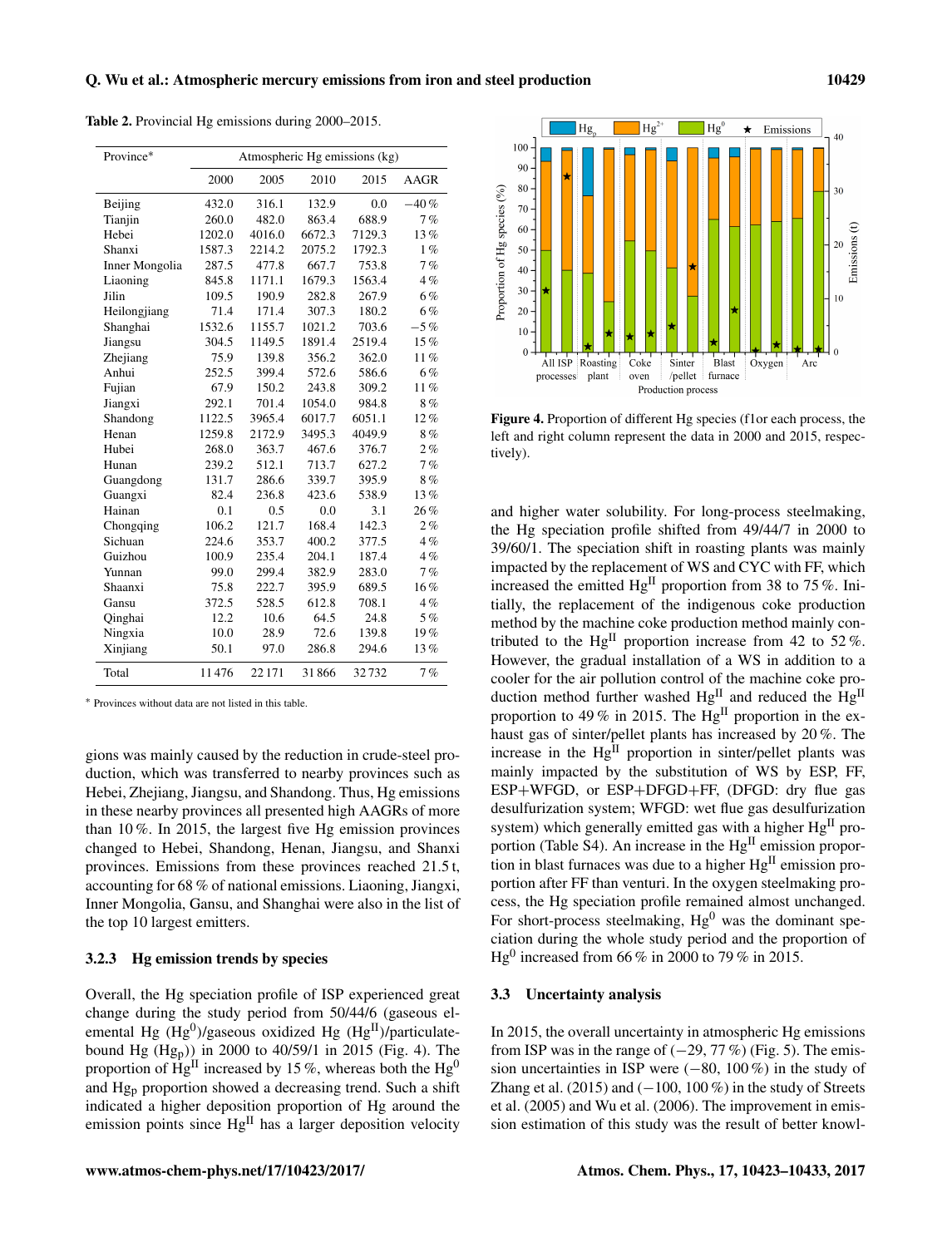

Figure 5. Uncertainty analysis.

edge of the Hg concentrations of raw materials and Hg removal efficiencies of APCDs. In all ISP processes, the largest uncertainties existed in emissions from roasting plants  $(-59,$ 130 %) and the sinter/pellet process (−45, 126 %). These were mainly due to larger distribution range of Hg concentrations in limestone and iron ore as well as the Hg removal efficiencies of APCDs. The uncertainties in Hg emissions from other processes were much lower: (−49, 48 %) for coke ovens,  $(-23, 46\%)$  for blast furnaces,  $(-41, 27\%)$  for oxygen steelmaking, and  $(-60, 54\%)$  for arc steelmaking.

# 3.4 Comparison and implications

Due to the complicated ISP processes and limitations of data availability, the process combinations considered in different inventories were divided into four types (Fig. 6) (AMAP/UNEP, 2008, 2013; K. Wang et al., 2016; Wu et al., 2016, 2006; L. Zhang et al., 2015). The first type (green symbols in Fig. 6) included sinter plants and blast furnaces, which were the basic assumption in the emission inventories of Wu et al. (2006), L. Zhang et al. (2015), and AMAP/UNEP (2008). In these studies, a unique emission factor of 0.0400 g t<sup>-1</sup> was applied (Table S5), and their emissions were similar in the same inventory year. Our emissions for this process combination were almost the same as the above estimations around 2005. However, the gap grew with time when FGD was gradually applied in sinter/pellet plants. Therefore, the emission factor for this type of combination was reduced from  $0.0527 \text{ g t}^{-1}$  in 2000 to  $0.0296 \text{ g t}^{-1}$  in 2015 (Table S5). The second type (orange symbols in Fig. 6) also consisted of steelmaking in addition to the first type. Our estimation was much higher than that in the study of K. Wang et al. (2016) because the emission factors applied in K. Wang's study were mainly derived from European technical report (EMEP/CORINAIR, 2001; EMEP/EEA, 2013). However, the technology applied in Europe may be better than in China. For example, the emission factor of  $0.00019$  g t<sup>-1</sup> applied for blast furnaces with FF was used as the best emission



Blue symbol: sinter plant+blast furnace+coke oven+steelmaking Orange symbol: sinter plant+blast furnace+steelmaking Green symbol: sinter plant+blast furnace

Figure 6. Atmospheric Hg emissions of ISP in different studies.

factor in K. Wang's (2016) study. However, the combination of a WS and a venturi scrubber was the dominant APCD type for China's blast furnaces (Zhao et al., 2013), the Hg removal efficiency of which was lower than that of FF. The third type of process combination (blue symbols in Fig. 6) also consisted of coke ovens as part of ISP in addition to the second type. Lower Hg emissions estimated by AMAP/UNEP (2013) were due to their lower Hg concentration in coal. In addition, although different processes were considered in the global report, a unique APCD profile was applied for different processes. The application proportion of ESP+FGD reached 55 %. However, FGDs were mainly installed in sinter/pellet plants but rarely applied in other processes. Thus, the emissions estimated by the global report were lower than our estimation. The fourth type (red symbols in Fig. 6) also considered the emissions from the roasting process where emissions accounted for 9–11 % of total emissions.

The comparison of emissions from different types of process combinations in this study indicates the significance of including emissions from roasting plants and coke ovens in the ISP emission inventories. The proportion of emissions from these two processes accounted for 22–34 % of ISP's emissions during the whole study period. In addition, these two processes were important in shaping the trends in ISP Hg emissions. For example, Hg emissions of all processes showed an increase during 2007–2008 (red line in Fig. 6). However, if these two processes are not considered, we will observe a decreasing trend (green and orange lines in Fig. 6). Moreover, given the impact of APCDs on the emission estimation, inventories in ISP should also apply distinct APCD profiles for different processes so as to reduce the uncertainty in inventories.

Future Hg emission for ISP was forecasted to decrease based on a comprehensive consideration of dominant parameters (e.g., steel production, air pollution control measures) in the technology-based method and the emission trends from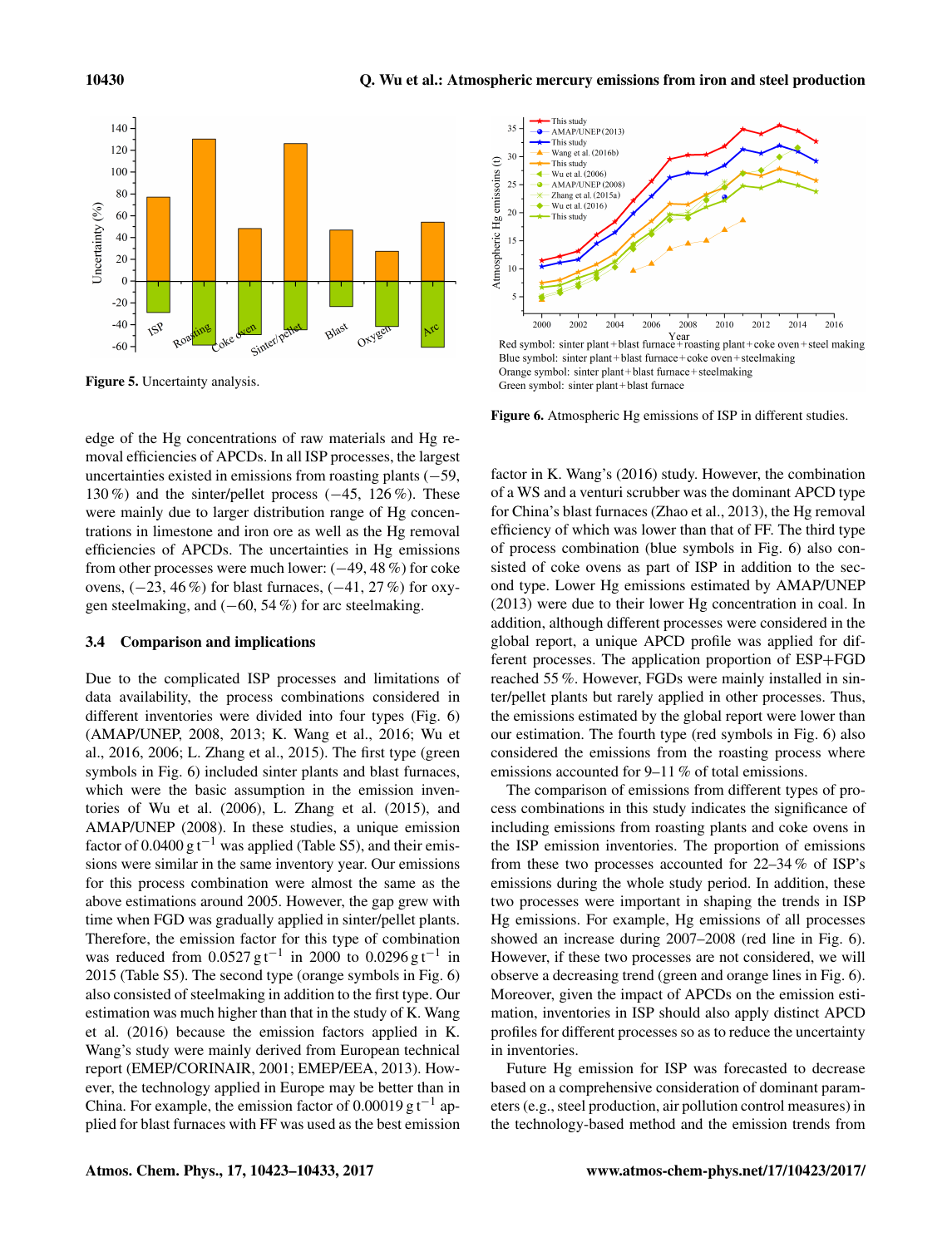China's ISP during 2000–2015. On the one hand, the annual growth rate of crude-steel production reduced from 14.2 % in 2000–2014 to 1.24 % in 2015–2016. Thus, China's ISP has passed the quick growth period. During 2014–2016, the crude-steel production was around 810 Mt. It was expected that the peak in crude-steel production would be in the range of 669–1092 Mt (Zhong, 2013) and the crude-steel production in 2020 will be in the range of 750–800 Mt (MIIT, 2016). Therefore, the peak in crude-steel production may have arrived or be coming. And slowly decreasing crude-steel production was expected after the peak according to the development trends in mineral resource consumption rules in developed countries. In addition, with the coming of a highyield period of steel scrap production (Guo and Wei, 2010), the application proportion of the short-process steelmaking method is expected to increase, which will indirectly reduce the necessity to produce steel by means of the long-process steelmaking method. The replacement of the steel production method will also be one driver of Hg emission reduction considering the lower Hg emission factors of the short process. Moreover, energy consumption is required to be reduced by more than 10 % during 2016–2020 (MIIT, 2016), and energy savings will be a long-term strategy in China. The improvement of energy efficiency in the main processes will reduce energy consumption (Li et al., 2015) and further lead to the reduction in Hg input. On the other hand, emissions of pollutants (eg.,  $SO_2$ ,  $NO_x$ , and PM) are required to be reduced by at least 15 % for ISP before 2020 in China (MIIT, 2016). To fulfill this goal, corresponding emission standards have been issued (Wu, 2013), which will accelerate the application of improved APCDs. During 2010–2015, the increase in SO<sub>2</sub> emission limits from 1500 to 200 mg m<sup>-3</sup> promoted the large-scale application of desulfurization devices in the sinter/pellet plants of ISP. After 2015, ISP will move forward to  $NO<sub>x</sub>$  control by using related technologies such as selective catalytic reduction (SC, 2013), the synergic Hg removal efficiencies of which have been proved in other industries (Wang et al., 2010). If we assumed that the crude-steel production reached a conservative value of 1000 Mt and that advanced dust collectors (ESP or FF), desulfurization towers, and denitration technologies were fully applied in ISP, atmospheric Hg emissions in ISP will be reduced to 27 t in 2020. Thus, a decreasing trend will be expected from 2015 to 2020. Such a conclusion is the opposite of that drawn by the study using the transformed normal distribution method (Wu et al., 2016). In this study, the transformed normal distribution function was applied to estimate atmospheric Hg emissions from ISP. By using such a semiquantitative method, the emission factor in 2020 (0.0402  $g t^{-1}$  for the long process and  $0.0211$  g t<sup>-1</sup> for short process) was almost the same as that in 2015 (0.0403  $gt^{-1}$  for the long process and 0.0212  $gt^{-1}$  for the short process). Thus, atmospheric Hg emissions in 2020 will almost depend on crude-steel production and the emissions in 2020 will reach 40t at the conservative situation. Therefore, the technology-based emission factor method will provide more objective forecasts of future emissions.

## 4 Conclusions

In this study, atmospheric Hg emissions from ISP during 2000–2015 were estimated by using a technology-based emission factor method with up-to-date parameters. The input of Hg as an impurity in the raw materials of ISP increased from 21.6 t in 2000 to 94.5 t in 2015. In the various types of raw materials, coking coal and iron concentrates contributed to the largest amount of Hg input: 35–46 and 25–32 % of the national total, respectively. Atmospheric Hg emissions from ISP increased from 11.5 t in 2000 to the peak of 35.6 t in 2013 and then reduced to 32.7 t in 2015. Overall, Hg speciation shifted from 50/44/6 ( $Hg^{0}/Hg^{II}/Hg_{p}$ ) in 2000 to 40/59/1 in 2015. In the coming years, emissions from ISP are expected to decrease due to the projection of Hg input reduction and the improvement of APCDs.

In 2015, emissions from the long-process steelmaking method and short-process steelmaking were 32.2 and 0.5 t, accounting for 98.3 and 1.7 % of the national total, respectively. Sinter/pellet plants and blast furnaces were the largest two emission processes, accounting for 49 and 24 % of national emissions, respectively. However, emissions from roasting and coke ovens deserve attention because their emissions accounted for 22 % of national emissions. The largest five Hg emission provinces were Hebei, Henan, Shandong, Jiangsu, and Shanxi provinces. Emissions from these provinces reached 21.5 t, accounting for 68 % of national emissions.

In this study, we applied the technology-based emission factor method for a better quantification of Hg in ISP and atmospheric Hg emissions from different processes of ISP. Compared with previous studies, the uncertainty in atmospheric Hg emissions from ISP has been greatly reduced through a better understanding of Hg flow in ISP. This method has provided a more objective estimation of current emissions and a forecast of future emissions. However, with the continuous change in APCD combinations, extensive and dedicated field experiments are still required to generate a suitable database of Hg removal efficiencies for improved APCDs in the future.

*Data availability.* All data are available from the authors upon request.

The Supplement related to this article is available online at [https://doi.org/10.5194/acp-17-10423-2017](https://doi.org/10.5194/acp-17-10423-2017-supplement) [supplement.](https://doi.org/10.5194/acp-17-10423-2017-supplement)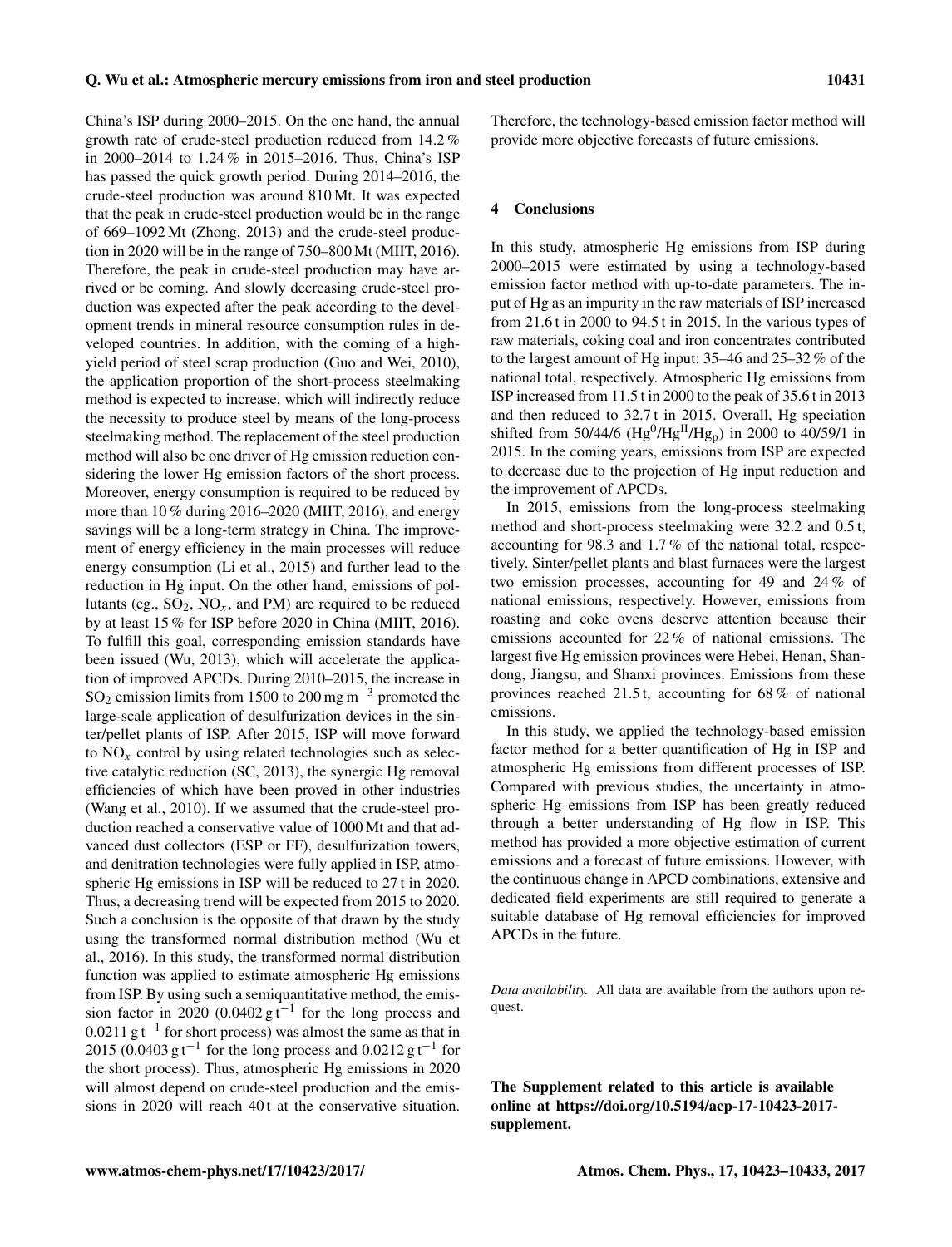*Competing interests.* The authors declare that they have no conflict of interest.

*Acknowledgements.* This study was supported by the Major State Basic Research Development Program of China (973 Program) (2013CB430001), the Natural Science Foundation of China (21607090), and the China Postdoctoral Science Foundation (2016T90103, 2016M601053)

Edited by: Aurélien Dommergue Reviewed by: two anonymous referees

# References

- Arctic Monitoring and Assessment Programme and United Nations Environment Programme (AMAP/UNEP): Technical background report to the global atmospheric mercury assessment, AMAP/UNEP, Geneva, Switzerland, 2008.
- Arctic Monitoring and Assessment Programme and United Nations Environment Programme (AMAP/UNEP): Technical background report for the global mercury assessment, AMAP/UNEP, Geneva, Switzerland, 2013.
- China Iron and Steel Industry Association (CISIA): China Steel yearbook, CISIA, Beijing, China, 2001–2016.
- European Monitoring and Evaluation Programme/Core Inventory of Air Emissions Project (EMEP/CORINAIR): Emission inventory guidebook, EMEP/CORINAIR, Copenhagen, Denmark, 2001.

European Monitoring and Evaluation Programme/European Economic Area (EMEP/EEA): Air pollutant emission inventory guidebook 2013, EMEP/EEA, Copenhagen, Danmark, 2013.

Gao, W.: Study on atmospheric mercury emission characteristics for iron and steel producing process in China, Tsinghua University, School of Environment, Beijing, China, 2016.

Guo, T. L. and Wei, L. Q.: Development direction of the recycling industry of secondary zinc resources, China Nonfer. Metal., 4, 56–59, 2010.

Hui, M. L., Wu, Q. R., Wang, S. X., Liang, S., Zhang, L., Wang, F. Y., Lenzen, M., Wang, Y. F., Xu, L. X., Lin, Z. T., Yang, H., Lin, Y., Larssen, T., Xu, M., and Hao, J. M.: Mercury Flows in China and global drivers, Environ. Sci. Technol., 51, 222–231, 2016.

Li, X. C., Gao, X., and Jiang, X. D.: Analysis on potential of energy conservation of Chinese steel industry in the 13th five-year period, The tenth annual conference of China steel and the sixth annual academic conference of Baogang, Shanghai, Beijing, 2015- 10-21, 2015.

Liu, H., Fu, M. L., Jin, X. X., Shang, Y., Shindell, D., Faluvegi, G., Shindell, C., and He, K. B.: Health and climate impacts of oceangoing vessels in East Asia, Nature climate change, 6, 1037–1041, 2016.

Ma, H. L.: China steel statistics, Development and Planning Division of Ministry of Metallurgical, Beijing, China, 1995.

Ma, J.: Review and projection of technology development of lime used in China's steel industry, China steel, 6, 17–20, 2011.

Ministry of Environmental Protection (MEP): "Twelfth Five-year" plan for the comprehensive prevention and control of heavy metal pollution, MEP, Beijing, China, 2011.

- Ministry of industry and information Technology (MIIT): Adjustment and upgrading plan of iron and steel industry (2016–2020), MIIT, Beijing, China, 2016.
- National Statistical Bureau of China (NBS): China Environmental Statistics Yearbook, NBS, Beijing, China, 2001–2016.
- National Energy Administration (NEA): Action plan of coal clean utilization, NEA, Beijing, China, 2014.
- National Energy Statistical Agency of China (NESA): China Energy Statistical Yearbook, NESA, Beijing, China, 2001–2016.
- State Council of the People's Republic of China (SC): Action plan of national air pollution prevention and control, SC, Beijing, China, 2013.
- Streets, D. G., Hao, J. M., Wu, Y., Jiang, J. K., Chan, M., Tian, H. Z., and Feng, X. B.: Anthropogenic mercury emissions in China, Atmos. Environ., 39, 7789–7806, 2005.
- Swaine, D. J.: Environmental aspects of trace-elements in coal, Environ. Geochem. Health, 14, p. 2, 1992.
- Tao, S. R. and Wang, Y. J.: Imapct on the economic benefits of metallurgy industry from coke coal quality, Coal Proce. Compre. Utiliz., 4, 17–20, 1994.
- Tian, H. Z., Wang, Y., Xue, Z. G., Cheng, K., Qu, Y. P., Chai, F. H., and Hao, J. M.: Trend and characteristics of atmospheric emissions of Hg, As, and Se from coal combustion in China, 1980–2007, Atmos. Chem. Phys., 10, 11905–11919, https://doi.org[/10.5194/acp-10-11905-2010,](https://doi.org/10.5194/acp-10-11905-2010) 2010.
- Tian, H. Z., Zhu, C. Y., Gao, J. J., Cheng, K., Hao, J. M., Wang, K., Hua, S. B., Wang, Y., and Zhou, J. R.: Quantitative assessment of atmospheric emissions of toxic heavy metals from anthropogenic sources in China: historical trend, spatial distribution, uncertainties, and control policies, Atmos. Chem. Phys., 15, 10127– 10147, https://doi.org[/10.5194/acp-15-10127-2015,](https://doi.org/10.5194/acp-15-10127-2015) 2015.
- United Nations Envieonment Programme (UNEP): Toolkit for identification and quantification of mercury releases. Guideline for inventory level 2, version 1.3., 2013.
- United States Environmental Portection Agency (US EPA): Method 7473: Hg in solids and solutions by thermal decomposition amalgamation and atomic absorption spectrophotometry, US EPA, Washinton D. C., United States, 1998.
- United States Geological Survey (USGS): Mercury content in coal mines in China, Reston, Virginia, United States, 2004.
- Wang, F. Y., Wang, S. X., Zhang, L., Yang, H., Gao, W., Wu, Q. R., and Hao, J. M.: Mercury mass flow in iron and steel production process and its implications for mercury emission control, J. Environ. Sci., 43, 293–301, 2016.
- Wang, K., Tian, H. Z., Hua, S. B., Zhu, C. Y., Gao, J. J., Xue, Y. F., Hao, J. M., Wang, Y., and Zhou, J. R.: A comprehensive emission inventory of multiple air pollutants from iron and steel industry in China: Temporal trends and spatial variation characteristics, Sci. Total Environ., 559, 7–14, 2016.
- Wang, S. X., Zhang, L., Li, G. H., Wu, Y., Hao, J. M., Pirrone, N., Sprovieri, F., and Ancora, M. P.: Mercury emission and speciation of coal-fired power plants in China, Atmos. Chem. Phys., 10, 1183–1192, https://doi.org[/10.5194/acp-10-1183-2010,](https://doi.org/10.5194/acp-10-1183-2010) 2010.
- Wang, S. X., Zhao, B., Cai, S. Y., Klimont, Z., Nielsen, C. P., Morikawa, T., Woo, J. H., Kim, Y., Fu, X., Xu, J. Y., Hao, J. M., and He, K. B.: Emission trends and mitigation options for air pollutants in East Asia, Atmos. Chem. Phys., 14, 6571–6603, https://doi.org[/10.5194/acp-14-6571-2014,](https://doi.org/10.5194/acp-14-6571-2014) 2014.